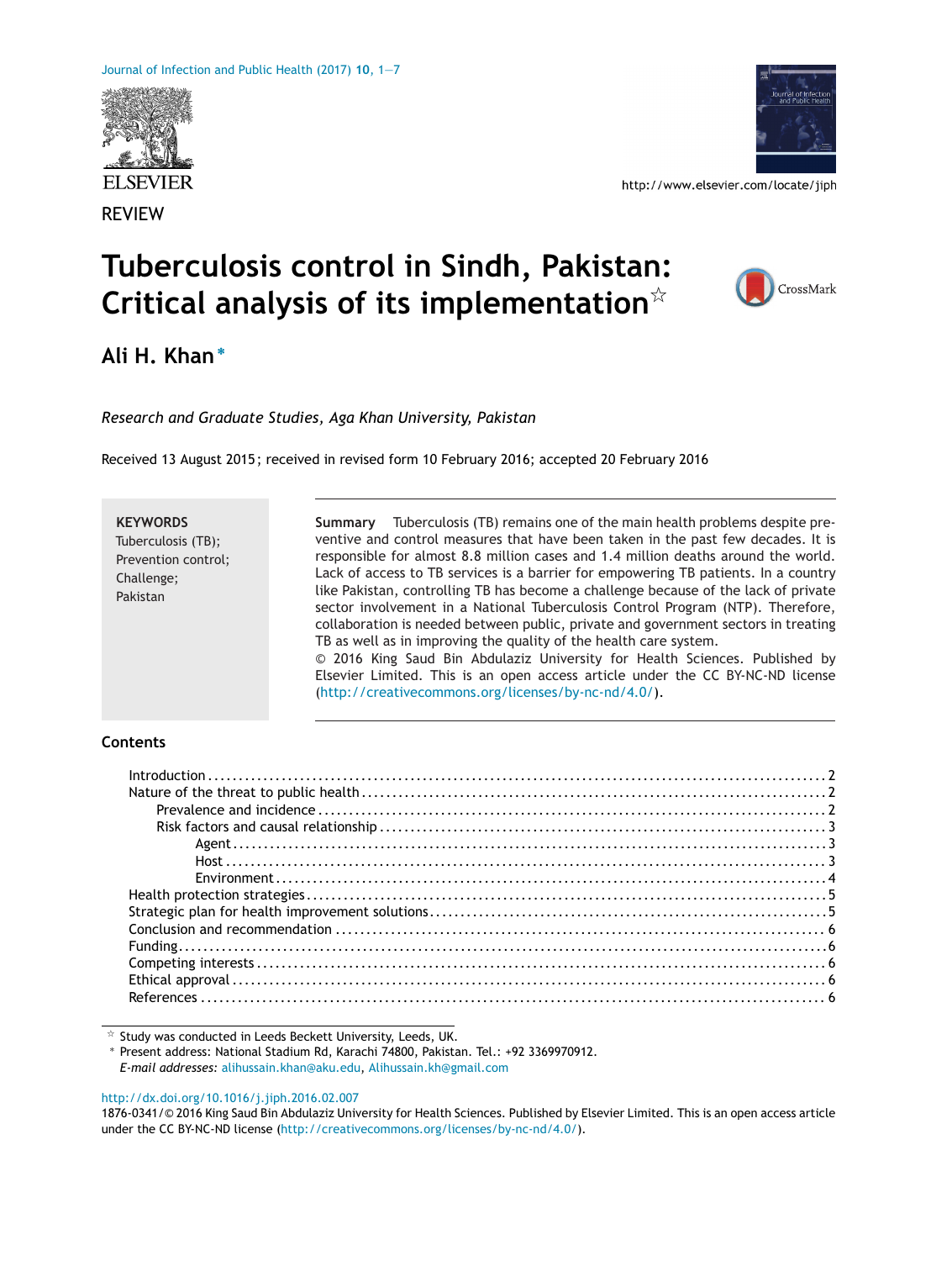### **Introduction**

Tuberculosis (TB) remains one of the main health problems despite preventive and control measures that have been taken in the past few decades [\[1\].](#page-5-0) It is responsible for almost 8.8 million cases and 1.4 million deaths around the world  $[2]$ . The World Health Organization (WHO) defines TB as ''An infectious bacterial disease caused by Mycobacterium tuberculosis, which most commonly affects the lungs. It is transmitted from person to person via droplets from the throat and lungs of people with the active respiratory disease" [\[1\].](#page-5-0) This paper is divided into four sections. The first section uncovers the nature of TB and its threat to public health in the Sindh province of Pakistan; additionally, a critical analysis of TB data in the National Tuberculosis Control Program report in Pakistan is presented. The second section highlights health protection strategies focusing on the epidemiological triangle. The third section describes a strategic plan for health improvement solutions in the Sindh province and provides suggestions for TB control strategies. Finally, recommendations are provided on how private and public sector collaboration on TB control can enhance TB prevention and control, contributing to strengthening health promotion strategies throughout the entire country.

## **Nature of the threat to public health**

## **Prevalence and incidence**

Pakistan, with 179.2 million people  $[3]$ , is ranked fifth among the twenty-two countries that are extremely burdened by TB and accounts for 63% of the TB cases in the Eastern Mediterranean Region [\[4\].](#page-5-0) Moreover, the National TB Control Program (NTP) [\[5\]](#page-5-0) estimates that approximately 413,450 TB cases (all types) occur in Pakistan every year, with an incidence of 231/100,000 people. According to the NTP  $\lceil 5 \rceil$ , the prevalence of TB in Pakistan is 630,000 cases (at 364/100,000 people), with mortality rates in the range of 60,000 (34/100,000 people). TB cases in different provinces of Pakistan are documented via notifications, and these notifications are considered to be a proxy for incidence rates [\[6\].](#page-5-0)

The Sindh province, with an estimated population of 42.4 million people in 2010  $[7]$ , has roughly equal rural and urban populations (51.2% and 48.8%, respectively). While Sindh has 23 districts, there are very limited studies and data on TB for any of those districts in the WHO, World Bank or any

National TB control organizations including provincial health ministries in Pakistan. According to Javaid  $[8]$ , TB control was almost absent because of a dormant and ineffective NTP until 2001. Javaid [\[8\]](#page-5-0) notes that this inefficiency is also associated with the lack of government commitment to fund and offer support for conducting TB programs around Pakistan.

[Graph](#page-2-0) [1](#page-2-0) shows that the Case Notification Rate (CNR) for National Sample Survey (NSS)<sup>1</sup> + 2 cases in Sindh was 59 per 100,000 during 2011, and the CNR for all type of cases in Sindh remained at 135 during the same year. The data have been investigated by the NTP under the supervision of the provincial government of Pakistan.

According to the NTP report [\[5\],](#page-5-0) a comparison of the CNR from 2010 to 2011 indicates that among 23 districts in the Sindh province, there was an increase in the CNR of Sputum Smear-positive (SS+) cases in 11 districts and a decrease in 12 districts. Sindh has a higher CNR among males compared to females aged 15 or more years old. However, while the NTP survey in 2011 involves adults 15 years and older, it raises a question about the age group below 15 years old that has not been taken into account.

Studies of TB conducted in different cities of the Sindh province have relied on a very small population, old literature and the NTP data in general  $[9]$ . While the NTP is covering a larger population (e.g., Sindh), it also relies on WHO estimates. For example, the NTP is not giving any data in the district level. Perhaps, the reason why NTP has been conducting TB survey by province is because of the high cost and often challenging logistics of conducting TB surveys or studies on the city/town/district level. Hence, the validity of the data remains questionable.

NTP is controlled by the government; therefore, it has some socio-political influence. For example, would the government want to reveal all data? According to Akhtar [\[10\],](#page-5-0) health sectors in Pakistan base their TB detection on self-reporting, which follows smear testing of several suspected cases [\[10\].](#page-5-0) Moreover, in Pakistan, because of the insufficiency of disease inspections, precise data for TB incidence, prevalence and associated mortality are not easily accessed [\[11\].](#page-5-0) As per the NTP report [\[5\],](#page-5-0) updated results on the TB survey were expected in mid-2012; however, there has been no available

<sup>1</sup> ''A sputum smear-positive (ss+) patient is a patient with at least two sputum specimens that give a positive result for acidfast *M. tuberculosis* bacilli by Ziehl—Neelsen microscopy or with at least one sputum specimen that is positive for acid-fast bacilli, and radiographic abnormalities consistent with active pulmonary TB'' [\[2\].](#page-5-0)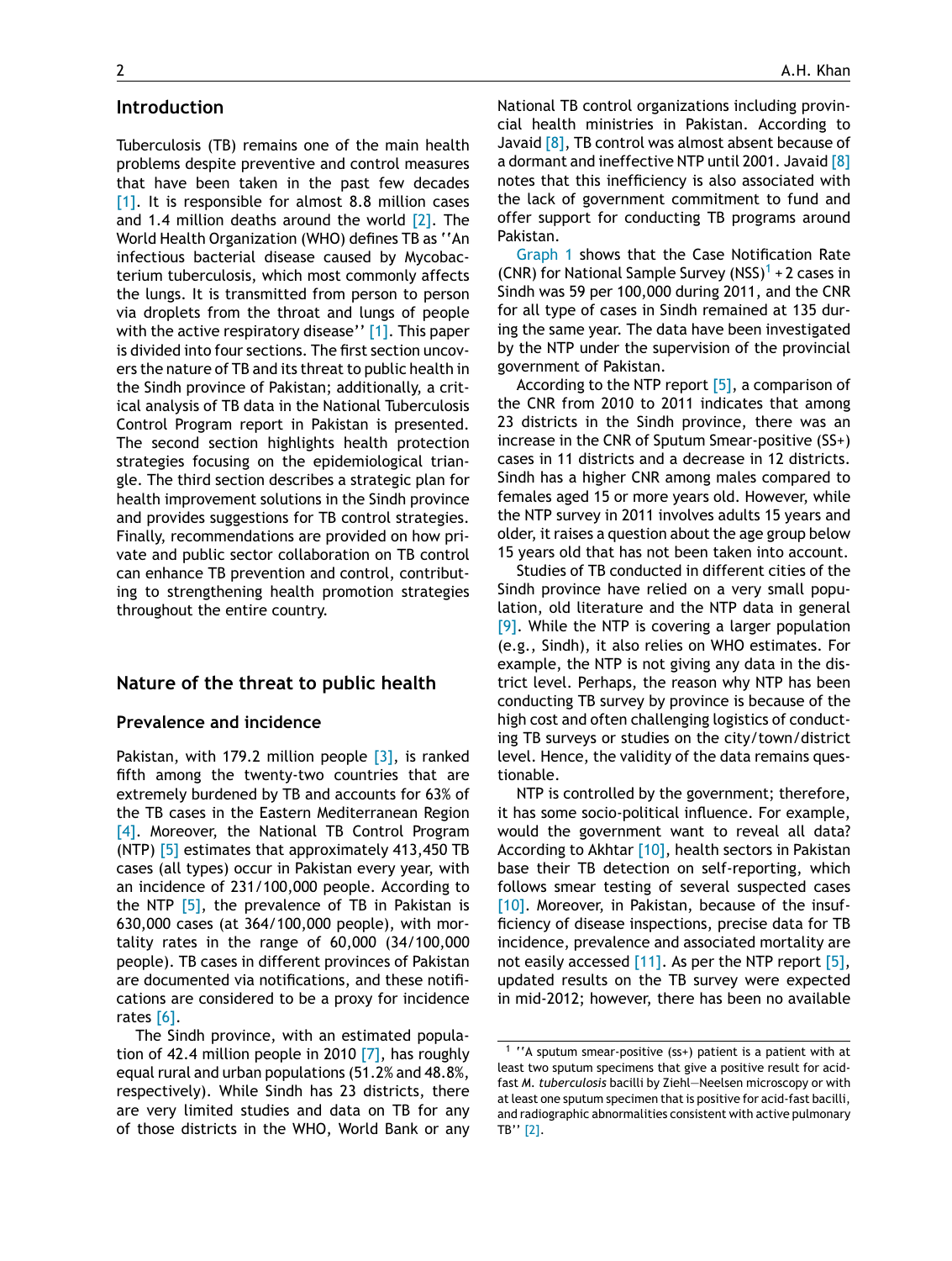<span id="page-2-0"></span>

**Graph 1** Province-wise CNR per 100,000 for NSS± and all types of TB cases in 2011. *Source*: NTP (2011).



**Figure 1** Epidemiologic triangle model of disease causation.

*Source*: Mausner and Kramer (1985).

data until now. Hence, timeliness is an issue along with missing data.

Of note, the WHO estimates are based on several assumptions regarding Pakistan, which may not essentially hold in overcrowded and peri-urban underdeveloped settings [\[12\].](#page-5-0) National notification data often does not disclose the vast burden of TB among these deprived populations [\[13\].](#page-5-0)

#### **Risk factors and causal relationship**

According to Gerstman [\[14\],](#page-5-0) the epidemiological triangle model of causation (Fig. 1) can be used to understand the risk factors associated with tuberculosis. It shows that an agent, e.g., bacillus is insufficient to cause disease in most people. In many people, bacillus survives harmlessly in the body of the host. The two other angles, the host and the environmental factors, are also involved in the causation process. The interaction of all of these factors together increases the likelihood of tuberculosis [\[15\].](#page-5-0) Using the triangle model of causation (Fig. 1), this section will uncover (a) different risk factors affecting holistic health and (b) social determinants and causal relationships associated with TB in the Sindh province of Pakistan. It will be evident that the agent, host and environment impact the holistic health of the population.

#### **Agent**

Agent causing TB is Mycobacterium tuberculosis, which is an acid-fast, Gram-positive, aerobic, nonmotile, rod-shaped organism [\[16\].](#page-5-0)

*HIV/AIDS.* HIV infection, by damaging cell mediated immunity, resulted in a unique patient susceptibility to tuberculosis infection. The epidemiology of TB has changed in areas where HIV infection is noted as being prevalent, especially in South Asian countries where TB was already endemic. Hasnain et al. [\[17\]](#page-5-0) states that approximately 30% of HIV patients were suffering from TB during screening.

#### **Host**

Man is the TB host. There are different host factors that make man susceptible to the disease.

*Health behavior: smoking.* The established dose—response relationship with current cigarette smoking and tuberculin positivity is consistent with the knowledge that tobacco smoking increases the risk of TB transmission  $[18]$ . According to Siddiqui et al. [\[19\],](#page-5-0) in one of the cities in the Sindh province, 48.8% of the people addicted to smoking had a TB infection. Environmental and host factors such as smoking increase the chances of TB.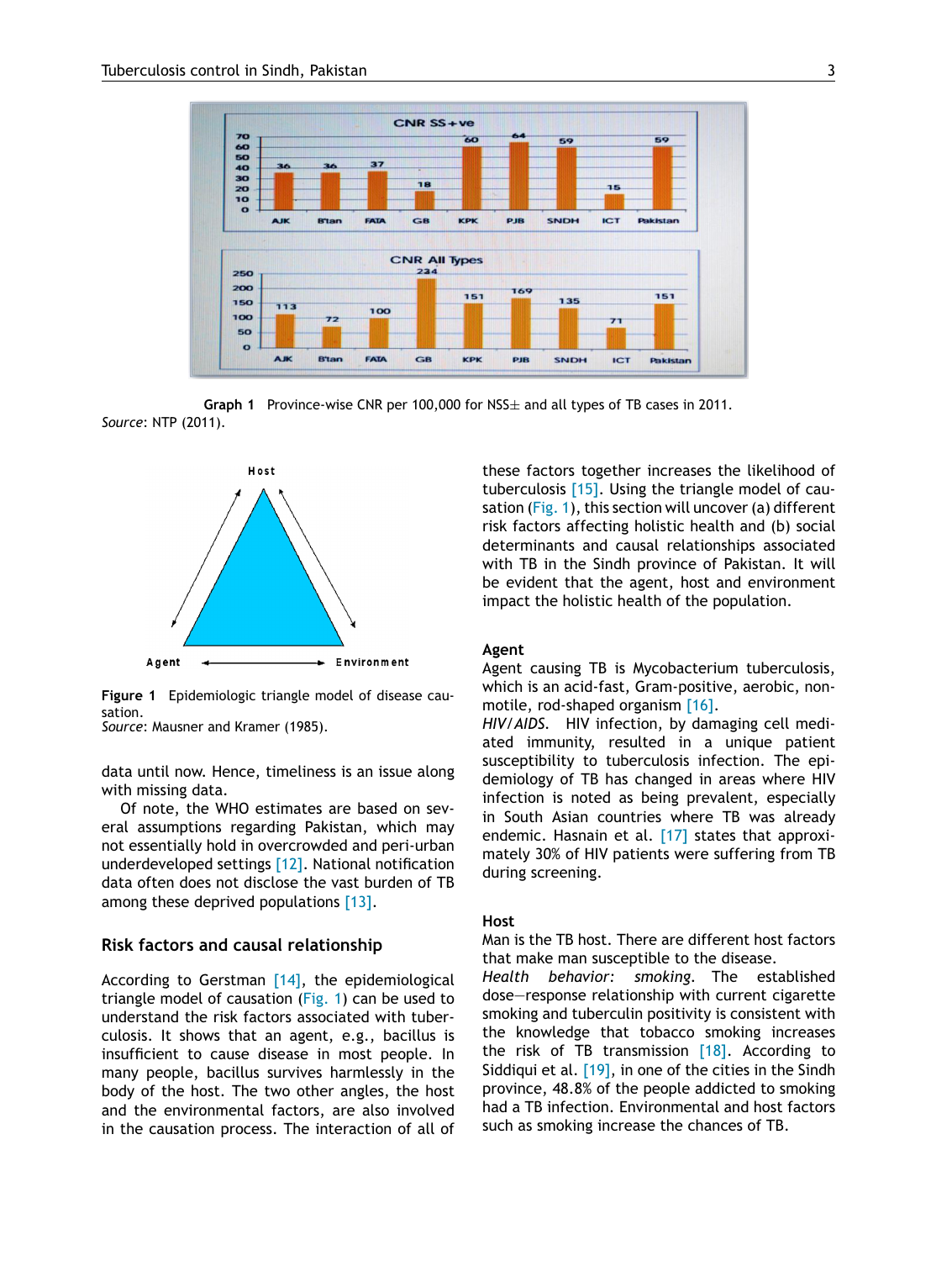*Drinking alcohol.* Quantifying the risk for TB with alcohol consumption is one of the most difficult factors. This could be because of patients' unwillingness to admit the pattern of their alcohol consumption and other existing factors related to alcohol abuse, e.g., homelessness and smoking. Poor nutrition and alcohol consumption lead to an immunity failure, as there is a limited association between TB and excess alcohol consumption [\[20\].](#page-5-0)

*Diabetes.* Patients with diabetes have an increased risk of contracting tuberculosis compared to non-diabetic patients [\[21\].](#page-5-0) As Wang et al. [\[21\]](#page-5-0) noted, there is a strong linkage between diabetes mellitus and pulmonary TB, especially between populations with low socio-economic status. This raises a concern about both diseases being prevalent during the same time period, enhancing the major public health problem. Qayum et al. [\[22\]](#page-5-0) found that the prevalence of TB among diabetic patients is higher than non-diabetic patients in rural areas of Pakistan; however, there is no data available on diabetic patients with TB on the district level.

*Age.* Any age group is prone to TB, including infants and children. Substantial numbers of infants and children suffer from severe forms of infection such as miliary tuberculosis, which is contracted because of immunologic immaturity [\[23\].](#page-5-0) The NTP does not provide data on TB associated with infants aged 15 years old and below. However, according to Safdar [\[24\],](#page-5-0) 38% of the total population in Pakistan is aged between 0 and 14 years old (in 2007); among these groups, 3460 cases (4%) were noted to have a TB infection.

*Lack of education.* Those with no formal education are more likely to have TB infection; lack of formal education may be a proxy for low socioeconomic status. The weak National TB Control Program system often results in misconceptions and false beliefs among TB patients in Pakistan, especially in rural areas of Sindh. These myths have turned TB into a social stigma [\[25\].](#page-5-0) This stigmatization has a negative impact on patients and makes them reluctant to seek treatment [\[26\].](#page-5-0) According to Agboatwalla [\[9\],](#page-5-0) knowledge about (Bacillus Calmette-Guerin) BCG as a preventive measure against tuberculosis among rural females and males was very limited in Sindh. However, a substantial number of rural males and females had little knowledge of how to protect against TB.

*Gender.* Sindh has a higher CNR among males compared to females. However, in other provinces of Pakistan such as Balochistan, Khyber Pakhtunkhwa (KPK), FATA, and Gilgit Baltistan (GP), the CNR is higher among females  $[5]$ . It must be noted that these provinces of Pakistan practice cultural and traditional limitations by male dominance and negative behavior in terms of accessing health facilities. Perhaps this shows that traditional limitations can be a cause of inadequate access to health facilities and disease prevention. While these provinces are least socio-economically developed, female empowerment, travel and education are a matter of concern [\[25,26\].](#page-5-0)

*Pregnancy.* Quantifying risk associated with pregnancy is somewhat challenging [\[27\].](#page-5-0) While there are anecdotal indications suggesting that pregnancy increases the susceptibility to TB [\[28\],](#page-5-0) other anecdotal evidence finds that pregnancy is protection against TB [\[29\].](#page-6-0) A recent data review concluded that there is no real objective evidence for or against an association between pregnancy and susceptibility to TB.

#### **Environment**

*Socio economic status.* Sindh is one cosmopolitan province in Pakistan and is characterized by a wide gap between rich and poor people with unequal access to health care. Residents of lowincome neighborhoods, for example, suffer from overcrowding and malnutrition. Hence, they are predisposed to developing tuberculosis [\[12\].](#page-5-0) Currently, little empirical data are available on the prevalence and/or incidence of pulmonary tuberculosis among the residents of such marginalized settings in Pakistan [\[30\].](#page-6-0)

*Closed living conditions.* The Sindh province has the highest population rate in urban areas; poor socio-economic conditions are prevalent in rural areas  $[31]$ . This over-crowdedness is also noted in the prisons of Sindh, with an environment based on poor and closed living conditions, inadequate ventilation, lack of proper nutrition and poor health status [\[32\].](#page-6-0) Infection in prison settings poses a threat not only for those who are imprisoned but also for society at large  $[33]$ . Transmission of TB in prisons is also particularly dangerous because it often involves resistant strains. Although there were not enough data on TB in prisons, effective TB infection control in prisons is necessary to protect the wellbeing of both prisoners and the wider community.

*Emergency and humanitarian crises in the province.* In 2010, almost 8 million people were affected as a result of flooding in Sindh; the flooding had a significant impact on accessing health care. This is perhaps one of the reasons why between 2010 and 2011, TB case notification increased in Sindh [\[5,34\].](#page-5-0)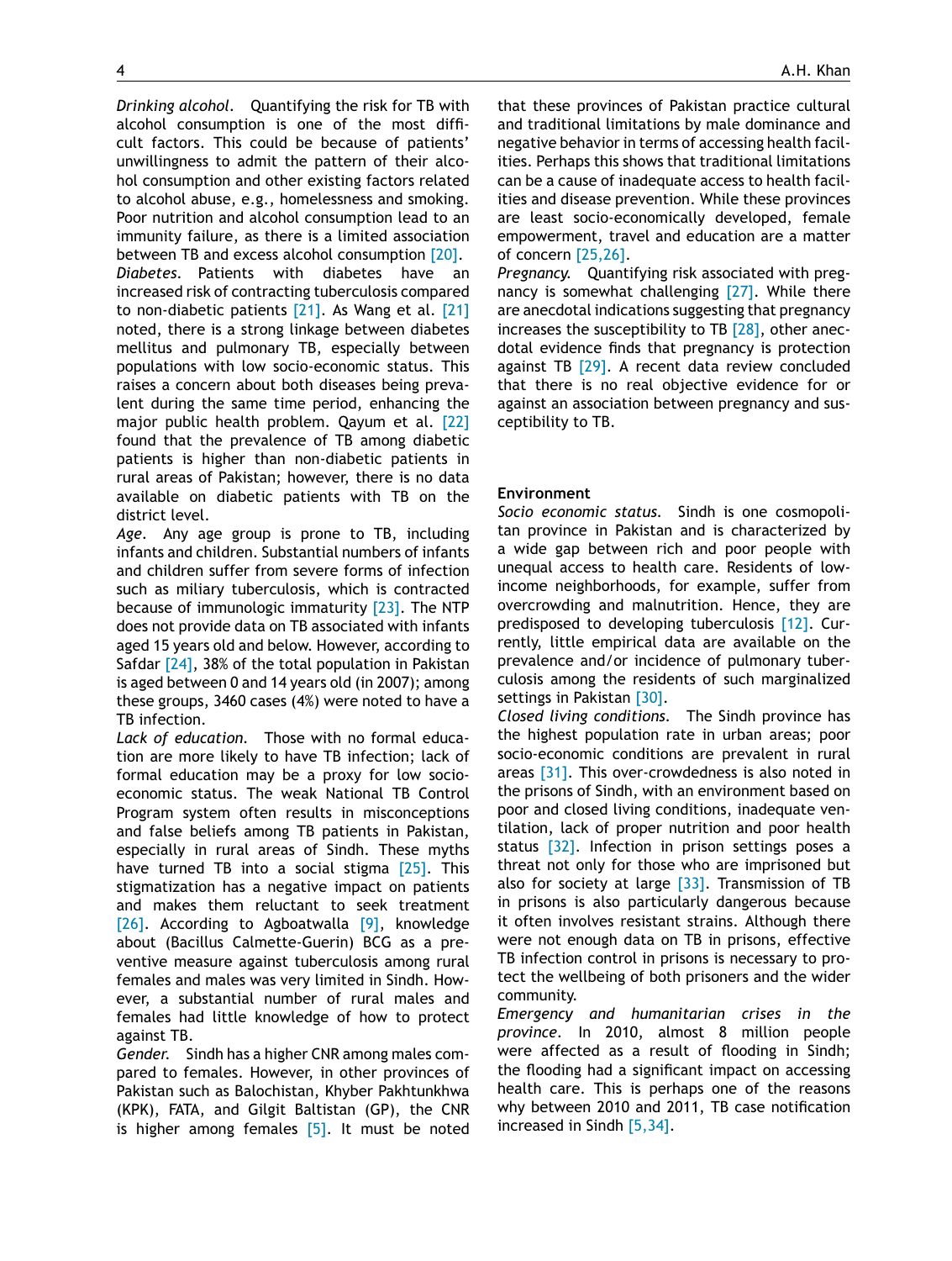|           | Agent                                                                                   | <b>Host</b>                           | Environment                                   |  |  |
|-----------|-----------------------------------------------------------------------------------------|---------------------------------------|-----------------------------------------------|--|--|
| Primary   | Vaccination (BCG)                                                                       | Health education                      | Decrease crowding                             |  |  |
| Secondary | Early diagnoses (Tuberculin Skin<br>Test (TST), chest X rays and sputum<br>examination. | TB medications                        | Isolation of the patient<br>during first week |  |  |
| Tertiary  | Nil                                                                                     | Rehabilitation; TB<br>medication; DOT | Restriction from daily<br>activities          |  |  |

**Table 1** Control of tuberculosis: triangle and levels of prevention.

## **Health protection strategies**

The epidemiological triangle can be combined with the schema of the levels of prevention to devise a comprehensive framework for implementing preventive actions [\[15\].](#page-5-0) This section will explain and critique the primary, secondary and tertiary levels of prevention, referencing the Sindh province.

*Primary prevention* is an action to prevent a dis-ease or problem from happening [\[15\].](#page-5-0) Given the levels of prevention (Table 1), the government has to provide free BCG vaccines to control TB and strengthen health education in different communities.

*Secondary prevention* involves early identification of the infected people to stop damaging effects [\[15\].](#page-5-0) Given the secondary level of prevention (Table 1), a survey conducted in 1996 showed that approximately 80% of TB patients first seek care from the private sector (general practition-ers) in the Sindh province [\[35\].](#page-6-0) They were fair in refereeing and recognizing tuberculosis, but their case management and diagnostic procedures were quite weak. In addition, the health ministry should evaluate the knowledge, attitude and practice of general practitioners as well as provide continuing medical training for treating tuberculosis [\[35,36\].](#page-6-0) Isolation of a TB patient is justified in the first weeks of anti-TB treatment.

*Tertiary prevention* is an action that involves treating people who have already developed a disease [\[15\].](#page-5-0) A Directly Observed Treatment, Shortcourse (DOTS) strategy adopted recently in Pakistan is the most widely accepted mode of tuberculosis control. It involves administration of TB drugs under supervision and daily visits by TB patients to hospitals for taking drugs. In the rural area of Sindh, women are not allowed to visit health care facilities alone because of traditional barriers; therefore, female community health workers can be trained to serve other females in controlling and treating TB [\[9\].](#page-5-0)

Given the three levels of prevention, the provincial government of Sindh needs to:

- Eliminate overcrowding and poor ventilated places [\[37\].](#page-6-0)
- Improve strategies for detecting TB programs [\[10\].](#page-5-0)
- Ensure TB infection control in healthcare settings where diabetes and other diseases are managed [\[2\].](#page-5-0)

## **Strategic plan for health improvement solutions**

TB is a serious infectious disease that calls for urgent attention in the Sindh province. International communities, non-governmental organizations (NGOs), and civil society, together with the government, have to collaborate to incorporate different public health strategies. According to Vermund et al. <a>[38]</a>, Pakistan spends a very small amount of its gross domestic product (GDP) on health care, and public health researchers are exceedingly few. Vermund et al.  $\sqrt{38}$  argues that the scarcity of health resources in Pakistan and the weak government commitment to health care results in ignoring the detection and prevention of many communicable diseases. Hence, the role of government is:

- To put health care as the government's primary agenda and invest in health promotion projects around the country [\[39\].](#page-6-0)
- Provide education and literacy programs [\[39\].](#page-6-0)
- Strengthen female empowerment and remove cultural barriers to accessing proper sanitation [\[40\].](#page-6-0)

What can NTP and the private sector do?

- Understand that access to health care is a basic human right [\[41\].](#page-6-0)
- Suggest and implement policies related to accessing adequate health and health promotion by working together with the community [\[42\].](#page-6-0)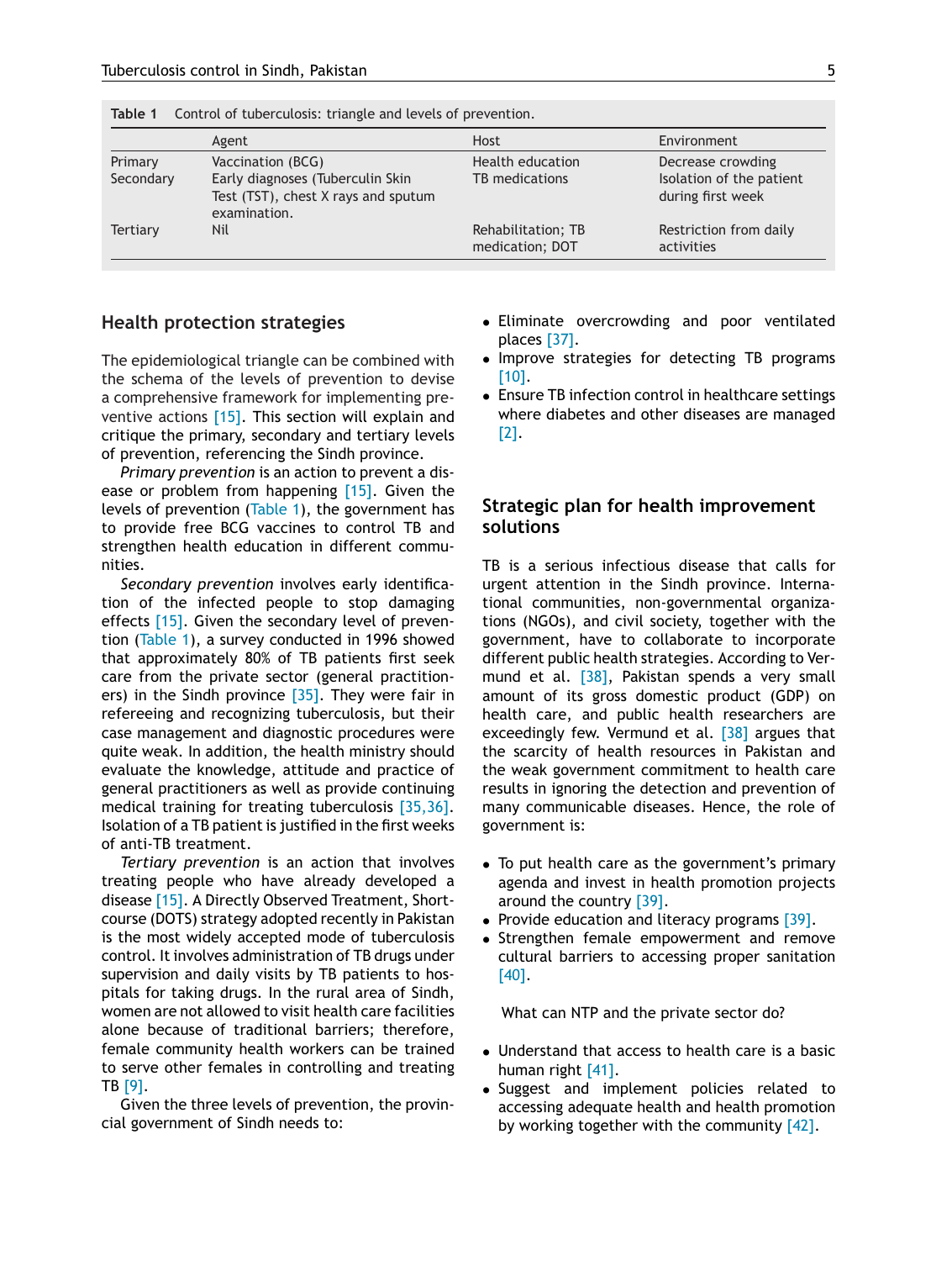## <span id="page-5-0"></span>**Conclusion and recommendation**

The lack of access to TB services is a barrier for empowering TB patients. According to NTP [5], because of the lack of private sector involvement in NTP, it became problematic to control TB in Pakistan. Therefore, collaboration is needed between public, private and government sectors in treating TB as well as in improving the quality of the health care system  $[43]$ . Countries like Pakistan should build close collaborations with international communities and NGOs to prioritize health issues [\[44\].](#page-6-0) Perhaps different TB programs can impact the content and results of TB empowerment strategies. According to Sen  $[45]$ , employing a capability approach for involving related communities in their services is important. Hence, this approach might be helpful to tackle different issues such as disparity in prevalence across gender.

## **Funding**

No funding sources.

## **Competing interests**

None declared.

## **Ethical approval**

Not required.

## **References**

- [1] [World](http://refhub.elsevier.com/S1876-0341(16)30004-1/sbref0230) [Health](http://refhub.elsevier.com/S1876-0341(16)30004-1/sbref0230) [Organization.](http://refhub.elsevier.com/S1876-0341(16)30004-1/sbref0230) [Global](http://refhub.elsevier.com/S1876-0341(16)30004-1/sbref0230) [tuberculosis](http://refhub.elsevier.com/S1876-0341(16)30004-1/sbref0230) [control:](http://refhub.elsevier.com/S1876-0341(16)30004-1/sbref0230) [WHO](http://refhub.elsevier.com/S1876-0341(16)30004-1/sbref0230) [report](http://refhub.elsevier.com/S1876-0341(16)30004-1/sbref0230) [2010.](http://refhub.elsevier.com/S1876-0341(16)30004-1/sbref0230) [Geneva:](http://refhub.elsevier.com/S1876-0341(16)30004-1/sbref0230) [World](http://refhub.elsevier.com/S1876-0341(16)30004-1/sbref0230) [Health](http://refhub.elsevier.com/S1876-0341(16)30004-1/sbref0230) [Organization;](http://refhub.elsevier.com/S1876-0341(16)30004-1/sbref0230) [2010.](http://refhub.elsevier.com/S1876-0341(16)30004-1/sbref0230)
- [2] [World](http://refhub.elsevier.com/S1876-0341(16)30004-1/sbref0235) [Health](http://refhub.elsevier.com/S1876-0341(16)30004-1/sbref0235) [Organization.](http://refhub.elsevier.com/S1876-0341(16)30004-1/sbref0235) [Global](http://refhub.elsevier.com/S1876-0341(16)30004-1/sbref0235) [tuberculosis](http://refhub.elsevier.com/S1876-0341(16)30004-1/sbref0235) [control:](http://refhub.elsevier.com/S1876-0341(16)30004-1/sbref0235) [WHO](http://refhub.elsevier.com/S1876-0341(16)30004-1/sbref0235) [report](http://refhub.elsevier.com/S1876-0341(16)30004-1/sbref0235) [2011.](http://refhub.elsevier.com/S1876-0341(16)30004-1/sbref0235) [Geneva:](http://refhub.elsevier.com/S1876-0341(16)30004-1/sbref0235) [World](http://refhub.elsevier.com/S1876-0341(16)30004-1/sbref0235) [Health](http://refhub.elsevier.com/S1876-0341(16)30004-1/sbref0235) [Organization;](http://refhub.elsevier.com/S1876-0341(16)30004-1/sbref0235) [2011.](http://refhub.elsevier.com/S1876-0341(16)30004-1/sbref0235)
- [3] [World](http://refhub.elsevier.com/S1876-0341(16)30004-1/sbref0240) [Bank](http://refhub.elsevier.com/S1876-0341(16)30004-1/sbref0240) [incidence](http://refhub.elsevier.com/S1876-0341(16)30004-1/sbref0240) [of](http://refhub.elsevier.com/S1876-0341(16)30004-1/sbref0240) [tuberculosis;](http://refhub.elsevier.com/S1876-0341(16)30004-1/sbref0240) [2013](http://refhub.elsevier.com/S1876-0341(16)30004-1/sbref0240) [\[accessed](http://refhub.elsevier.com/S1876-0341(16)30004-1/sbref0240) [20.12.13\].](http://refhub.elsevier.com/S1876-0341(16)30004-1/sbref0240)
- [4] [World](http://refhub.elsevier.com/S1876-0341(16)30004-1/sbref0245) [Health](http://refhub.elsevier.com/S1876-0341(16)30004-1/sbref0245) [Organization.](http://refhub.elsevier.com/S1876-0341(16)30004-1/sbref0245) [WHO](http://refhub.elsevier.com/S1876-0341(16)30004-1/sbref0245) [progress](http://refhub.elsevier.com/S1876-0341(16)30004-1/sbref0245) [report](http://refhub.elsevier.com/S1876-0341(16)30004-1/sbref0245) [2009.](http://refhub.elsevier.com/S1876-0341(16)30004-1/sbref0245) [TB](http://refhub.elsevier.com/S1876-0341(16)30004-1/sbref0245) [control](http://refhub.elsevier.com/S1876-0341(16)30004-1/sbref0245) [in](http://refhub.elsevier.com/S1876-0341(16)30004-1/sbref0245) [the](http://refhub.elsevier.com/S1876-0341(16)30004-1/sbref0245) [Eastern](http://refhub.elsevier.com/S1876-0341(16)30004-1/sbref0245) [Mediterranean](http://refhub.elsevier.com/S1876-0341(16)30004-1/sbref0245) [Region](http://refhub.elsevier.com/S1876-0341(16)30004-1/sbref0245) [Progress](http://refhub.elsevier.com/S1876-0341(16)30004-1/sbref0245) [report.](http://refhub.elsevier.com/S1876-0341(16)30004-1/sbref0245) [Cairo,](http://refhub.elsevier.com/S1876-0341(16)30004-1/sbref0245) [Egypt:](http://refhub.elsevier.com/S1876-0341(16)30004-1/sbref0245) [WHO;](http://refhub.elsevier.com/S1876-0341(16)30004-1/sbref0245) [2009.](http://refhub.elsevier.com/S1876-0341(16)30004-1/sbref0245)
- [5] National TB Control Program Pakistan/About NTP; 2011. Available from: <http://www.ntp.gov.pk/about.htm> [accessed 19.12.13].
- [6] National TB Control Program Pakistan/About NTP; 2010. Available from: <http://www.ntp.gov.pk/about.htm> [accessed 19.12.13].
- [7] [Provisional](http://refhub.elsevier.com/S1876-0341(16)30004-1/sbref0260) [welfare](http://refhub.elsevier.com/S1876-0341(16)30004-1/sbref0260) [department](http://refhub.elsevier.com/S1876-0341(16)30004-1/sbref0260) [Government](http://refhub.elsevier.com/S1876-0341(16)30004-1/sbref0260) [of](http://refhub.elsevier.com/S1876-0341(16)30004-1/sbref0260) [Sindh](http://refhub.elsevier.com/S1876-0341(16)30004-1/sbref0260) [\(PWD\)](http://refhub.elsevier.com/S1876-0341(16)30004-1/sbref0260) [Sindh;](http://refhub.elsevier.com/S1876-0341(16)30004-1/sbref0260) [2013](http://refhub.elsevier.com/S1876-0341(16)30004-1/sbref0260) [\[accessed](http://refhub.elsevier.com/S1876-0341(16)30004-1/sbref0260) [20.12.13\].](http://refhub.elsevier.com/S1876-0341(16)30004-1/sbref0260)
- [8] [Javaid](http://refhub.elsevier.com/S1876-0341(16)30004-1/sbref0265) [A.](http://refhub.elsevier.com/S1876-0341(16)30004-1/sbref0265) [Tuberculosis](http://refhub.elsevier.com/S1876-0341(16)30004-1/sbref0265) [control:](http://refhub.elsevier.com/S1876-0341(16)30004-1/sbref0265) [where](http://refhub.elsevier.com/S1876-0341(16)30004-1/sbref0265) [do](http://refhub.elsevier.com/S1876-0341(16)30004-1/sbref0265) [we](http://refhub.elsevier.com/S1876-0341(16)30004-1/sbref0265) [stand](http://refhub.elsevier.com/S1876-0341(16)30004-1/sbref0265) [today](http://refhub.elsevier.com/S1876-0341(16)30004-1/sbref0265) [in](http://refhub.elsevier.com/S1876-0341(16)30004-1/sbref0265) [Pakistan.](http://refhub.elsevier.com/S1876-0341(16)30004-1/sbref0265) [J](http://refhub.elsevier.com/S1876-0341(16)30004-1/sbref0265) [Postgrad](http://refhub.elsevier.com/S1876-0341(16)30004-1/sbref0265) [Med](http://refhub.elsevier.com/S1876-0341(16)30004-1/sbref0265) [Inst](http://refhub.elsevier.com/S1876-0341(16)30004-1/sbref0265) [\(Peshawar-Pakistan\)](http://refhub.elsevier.com/S1876-0341(16)30004-1/sbref0265) [2011;25\(4\).](http://refhub.elsevier.com/S1876-0341(16)30004-1/sbref0265)
- [9] [Agboatwalla](http://refhub.elsevier.com/S1876-0341(16)30004-1/sbref0270) [M,](http://refhub.elsevier.com/S1876-0341(16)30004-1/sbref0270) [Kazi](http://refhub.elsevier.com/S1876-0341(16)30004-1/sbref0270) [GN,](http://refhub.elsevier.com/S1876-0341(16)30004-1/sbref0270) [Shah](http://refhub.elsevier.com/S1876-0341(16)30004-1/sbref0270) [SK,](http://refhub.elsevier.com/S1876-0341(16)30004-1/sbref0270) [Tariq](http://refhub.elsevier.com/S1876-0341(16)30004-1/sbref0270) [M.](http://refhub.elsevier.com/S1876-0341(16)30004-1/sbref0270) [Gender](http://refhub.elsevier.com/S1876-0341(16)30004-1/sbref0270) [perspec](http://refhub.elsevier.com/S1876-0341(16)30004-1/sbref0270)[tives](http://refhub.elsevier.com/S1876-0341(16)30004-1/sbref0270) [on](http://refhub.elsevier.com/S1876-0341(16)30004-1/sbref0270) [knowledge](http://refhub.elsevier.com/S1876-0341(16)30004-1/sbref0270) [and](http://refhub.elsevier.com/S1876-0341(16)30004-1/sbref0270) [practices](http://refhub.elsevier.com/S1876-0341(16)30004-1/sbref0270) [regarding](http://refhub.elsevier.com/S1876-0341(16)30004-1/sbref0270) [tuberculosis](http://refhub.elsevier.com/S1876-0341(16)30004-1/sbref0270) [in](http://refhub.elsevier.com/S1876-0341(16)30004-1/sbref0270) [urban](http://refhub.elsevier.com/S1876-0341(16)30004-1/sbref0270) [and](http://refhub.elsevier.com/S1876-0341(16)30004-1/sbref0270) [rural](http://refhub.elsevier.com/S1876-0341(16)30004-1/sbref0270) [areas](http://refhub.elsevier.com/S1876-0341(16)30004-1/sbref0270) [in](http://refhub.elsevier.com/S1876-0341(16)30004-1/sbref0270) [Pakistan.](http://refhub.elsevier.com/S1876-0341(16)30004-1/sbref0270) [East](http://refhub.elsevier.com/S1876-0341(16)30004-1/sbref0270) [Mediterr](http://refhub.elsevier.com/S1876-0341(16)30004-1/sbref0270) [Health](http://refhub.elsevier.com/S1876-0341(16)30004-1/sbref0270) [J](http://refhub.elsevier.com/S1876-0341(16)30004-1/sbref0270) [2003;9\(4\):732—40.](http://refhub.elsevier.com/S1876-0341(16)30004-1/sbref0270)
- [10] [Akhtar](http://refhub.elsevier.com/S1876-0341(16)30004-1/sbref0275) [S,](http://refhub.elsevier.com/S1876-0341(16)30004-1/sbref0275) [White](http://refhub.elsevier.com/S1876-0341(16)30004-1/sbref0275) [F,](http://refhub.elsevier.com/S1876-0341(16)30004-1/sbref0275) [Hasan](http://refhub.elsevier.com/S1876-0341(16)30004-1/sbref0275) [R,](http://refhub.elsevier.com/S1876-0341(16)30004-1/sbref0275) [Rozi](http://refhub.elsevier.com/S1876-0341(16)30004-1/sbref0275) [S,](http://refhub.elsevier.com/S1876-0341(16)30004-1/sbref0275) [Younus](http://refhub.elsevier.com/S1876-0341(16)30004-1/sbref0275) [M,](http://refhub.elsevier.com/S1876-0341(16)30004-1/sbref0275) [Ahmed](http://refhub.elsevier.com/S1876-0341(16)30004-1/sbref0275) [F,](http://refhub.elsevier.com/S1876-0341(16)30004-1/sbref0275) [et](http://refhub.elsevier.com/S1876-0341(16)30004-1/sbref0275) [al.](http://refhub.elsevier.com/S1876-0341(16)30004-1/sbref0275) [Hyperendemic](http://refhub.elsevier.com/S1876-0341(16)30004-1/sbref0275) [pulmonary](http://refhub.elsevier.com/S1876-0341(16)30004-1/sbref0275) [tuberculosis](http://refhub.elsevier.com/S1876-0341(16)30004-1/sbref0275) [in](http://refhub.elsevier.com/S1876-0341(16)30004-1/sbref0275) [peri-urban](http://refhub.elsevier.com/S1876-0341(16)30004-1/sbref0275) [areas](http://refhub.elsevier.com/S1876-0341(16)30004-1/sbref0275) [of](http://refhub.elsevier.com/S1876-0341(16)30004-1/sbref0275) [Karachi,](http://refhub.elsevier.com/S1876-0341(16)30004-1/sbref0275) [Pakistan.](http://refhub.elsevier.com/S1876-0341(16)30004-1/sbref0275) [BMC](http://refhub.elsevier.com/S1876-0341(16)30004-1/sbref0275) [Public](http://refhub.elsevier.com/S1876-0341(16)30004-1/sbref0275) [Health](http://refhub.elsevier.com/S1876-0341(16)30004-1/sbref0275) [2007;7\(1\):70.](http://refhub.elsevier.com/S1876-0341(16)30004-1/sbref0275)
- [11] [Hussain](http://refhub.elsevier.com/S1876-0341(16)30004-1/sbref0280) [A,](http://refhub.elsevier.com/S1876-0341(16)30004-1/sbref0280) [Mirza](http://refhub.elsevier.com/S1876-0341(16)30004-1/sbref0280) [Z,](http://refhub.elsevier.com/S1876-0341(16)30004-1/sbref0280) [Qureshi](http://refhub.elsevier.com/S1876-0341(16)30004-1/sbref0280) [FA,](http://refhub.elsevier.com/S1876-0341(16)30004-1/sbref0280) [Hafeez](http://refhub.elsevier.com/S1876-0341(16)30004-1/sbref0280) [A.](http://refhub.elsevier.com/S1876-0341(16)30004-1/sbref0280) [Adherence](http://refhub.elsevier.com/S1876-0341(16)30004-1/sbref0280) [of](http://refhub.elsevier.com/S1876-0341(16)30004-1/sbref0280) [pri](http://refhub.elsevier.com/S1876-0341(16)30004-1/sbref0280)[vate](http://refhub.elsevier.com/S1876-0341(16)30004-1/sbref0280) [practitioners](http://refhub.elsevier.com/S1876-0341(16)30004-1/sbref0280) [with](http://refhub.elsevier.com/S1876-0341(16)30004-1/sbref0280) [the](http://refhub.elsevier.com/S1876-0341(16)30004-1/sbref0280) [National](http://refhub.elsevier.com/S1876-0341(16)30004-1/sbref0280) [Tuberculosis](http://refhub.elsevier.com/S1876-0341(16)30004-1/sbref0280) [Treatment](http://refhub.elsevier.com/S1876-0341(16)30004-1/sbref0280) [Guidelines](http://refhub.elsevier.com/S1876-0341(16)30004-1/sbref0280) [in](http://refhub.elsevier.com/S1876-0341(16)30004-1/sbref0280) [Pakistan:](http://refhub.elsevier.com/S1876-0341(16)30004-1/sbref0280) [a](http://refhub.elsevier.com/S1876-0341(16)30004-1/sbref0280) [survey](http://refhub.elsevier.com/S1876-0341(16)30004-1/sbref0280) [report.](http://refhub.elsevier.com/S1876-0341(16)30004-1/sbref0280) [J](http://refhub.elsevier.com/S1876-0341(16)30004-1/sbref0280) [Pak](http://refhub.elsevier.com/S1876-0341(16)30004-1/sbref0280) [Med](http://refhub.elsevier.com/S1876-0341(16)30004-1/sbref0280) [Assoc](http://refhub.elsevier.com/S1876-0341(16)30004-1/sbref0280) [2005;55:17](http://refhub.elsevier.com/S1876-0341(16)30004-1/sbref0280)—[9.](http://refhub.elsevier.com/S1876-0341(16)30004-1/sbref0280)
- [12] [Akhtar](http://refhub.elsevier.com/S1876-0341(16)30004-1/sbref0285) [S,](http://refhub.elsevier.com/S1876-0341(16)30004-1/sbref0285) [Carpenter](http://refhub.elsevier.com/S1876-0341(16)30004-1/sbref0285) [TE,](http://refhub.elsevier.com/S1876-0341(16)30004-1/sbref0285) [Rathi](http://refhub.elsevier.com/S1876-0341(16)30004-1/sbref0285) [SK.](http://refhub.elsevier.com/S1876-0341(16)30004-1/sbref0285) [A](http://refhub.elsevier.com/S1876-0341(16)30004-1/sbref0285) [chain-binomial](http://refhub.elsevier.com/S1876-0341(16)30004-1/sbref0285) [model](http://refhub.elsevier.com/S1876-0341(16)30004-1/sbref0285) [for](http://refhub.elsevier.com/S1876-0341(16)30004-1/sbref0285) [intra-household](http://refhub.elsevier.com/S1876-0341(16)30004-1/sbref0285) [spread](http://refhub.elsevier.com/S1876-0341(16)30004-1/sbref0285) [of](http://refhub.elsevier.com/S1876-0341(16)30004-1/sbref0285) [Mycobacterium](http://refhub.elsevier.com/S1876-0341(16)30004-1/sbref0285) [tuberculo](http://refhub.elsevier.com/S1876-0341(16)30004-1/sbref0285)[sis](http://refhub.elsevier.com/S1876-0341(16)30004-1/sbref0285) [in](http://refhub.elsevier.com/S1876-0341(16)30004-1/sbref0285) [a](http://refhub.elsevier.com/S1876-0341(16)30004-1/sbref0285) [low](http://refhub.elsevier.com/S1876-0341(16)30004-1/sbref0285) [socio-economic](http://refhub.elsevier.com/S1876-0341(16)30004-1/sbref0285) [setting](http://refhub.elsevier.com/S1876-0341(16)30004-1/sbref0285) [in](http://refhub.elsevier.com/S1876-0341(16)30004-1/sbref0285) [Pakistan.](http://refhub.elsevier.com/S1876-0341(16)30004-1/sbref0285) [Epidemiol](http://refhub.elsevier.com/S1876-0341(16)30004-1/sbref0285) [Infect](http://refhub.elsevier.com/S1876-0341(16)30004-1/sbref0285) [2007;135:27](http://refhub.elsevier.com/S1876-0341(16)30004-1/sbref0285)—[33.](http://refhub.elsevier.com/S1876-0341(16)30004-1/sbref0285)
- [13] [Guwatudde](http://refhub.elsevier.com/S1876-0341(16)30004-1/sbref0290) [D,](http://refhub.elsevier.com/S1876-0341(16)30004-1/sbref0290) [Zalwango](http://refhub.elsevier.com/S1876-0341(16)30004-1/sbref0290) [S,](http://refhub.elsevier.com/S1876-0341(16)30004-1/sbref0290) [Kamya](http://refhub.elsevier.com/S1876-0341(16)30004-1/sbref0290) [MR,](http://refhub.elsevier.com/S1876-0341(16)30004-1/sbref0290) [Debanne](http://refhub.elsevier.com/S1876-0341(16)30004-1/sbref0290) [SM,](http://refhub.elsevier.com/S1876-0341(16)30004-1/sbref0290) [Diaz](http://refhub.elsevier.com/S1876-0341(16)30004-1/sbref0290) [MI,](http://refhub.elsevier.com/S1876-0341(16)30004-1/sbref0290) [Okwera](http://refhub.elsevier.com/S1876-0341(16)30004-1/sbref0290) [A,](http://refhub.elsevier.com/S1876-0341(16)30004-1/sbref0290) [et](http://refhub.elsevier.com/S1876-0341(16)30004-1/sbref0290) [al.](http://refhub.elsevier.com/S1876-0341(16)30004-1/sbref0290) [Burden](http://refhub.elsevier.com/S1876-0341(16)30004-1/sbref0290) [of](http://refhub.elsevier.com/S1876-0341(16)30004-1/sbref0290) [tuberculosis](http://refhub.elsevier.com/S1876-0341(16)30004-1/sbref0290) [in](http://refhub.elsevier.com/S1876-0341(16)30004-1/sbref0290) [Kampala:](http://refhub.elsevier.com/S1876-0341(16)30004-1/sbref0290) [Uganda.](http://refhub.elsevier.com/S1876-0341(16)30004-1/sbref0290) [Bull](http://refhub.elsevier.com/S1876-0341(16)30004-1/sbref0290) [World](http://refhub.elsevier.com/S1876-0341(16)30004-1/sbref0290) [Health](http://refhub.elsevier.com/S1876-0341(16)30004-1/sbref0290) [Organ](http://refhub.elsevier.com/S1876-0341(16)30004-1/sbref0290) [2003;81\(11\):799](http://refhub.elsevier.com/S1876-0341(16)30004-1/sbref0290)—[805.](http://refhub.elsevier.com/S1876-0341(16)30004-1/sbref0290)
- [14] [Gerstman](http://refhub.elsevier.com/S1876-0341(16)30004-1/sbref0295) [BB.](http://refhub.elsevier.com/S1876-0341(16)30004-1/sbref0295) [Epidemiology](http://refhub.elsevier.com/S1876-0341(16)30004-1/sbref0295) [kept](http://refhub.elsevier.com/S1876-0341(16)30004-1/sbref0295) [simple:](http://refhub.elsevier.com/S1876-0341(16)30004-1/sbref0295) [an](http://refhub.elsevier.com/S1876-0341(16)30004-1/sbref0295) [introduction](http://refhub.elsevier.com/S1876-0341(16)30004-1/sbref0295) [to](http://refhub.elsevier.com/S1876-0341(16)30004-1/sbref0295) [traditional](http://refhub.elsevier.com/S1876-0341(16)30004-1/sbref0295) [and](http://refhub.elsevier.com/S1876-0341(16)30004-1/sbref0295) [modern](http://refhub.elsevier.com/S1876-0341(16)30004-1/sbref0295) [epidemiology.](http://refhub.elsevier.com/S1876-0341(16)30004-1/sbref0295) [2nd](http://refhub.elsevier.com/S1876-0341(16)30004-1/sbref0295) [ed.](http://refhub.elsevier.com/S1876-0341(16)30004-1/sbref0295) [Wiley.com;](http://refhub.elsevier.com/S1876-0341(16)30004-1/sbref0295) [2003.](http://refhub.elsevier.com/S1876-0341(16)30004-1/sbref0295)
- [15] [Bhopal](http://refhub.elsevier.com/S1876-0341(16)30004-1/sbref0300) [RS.](http://refhub.elsevier.com/S1876-0341(16)30004-1/sbref0300) [Concepts](http://refhub.elsevier.com/S1876-0341(16)30004-1/sbref0300) [of](http://refhub.elsevier.com/S1876-0341(16)30004-1/sbref0300) [epidemiology:](http://refhub.elsevier.com/S1876-0341(16)30004-1/sbref0300) [an](http://refhub.elsevier.com/S1876-0341(16)30004-1/sbref0300) [integrated](http://refhub.elsevier.com/S1876-0341(16)30004-1/sbref0300) [intro](http://refhub.elsevier.com/S1876-0341(16)30004-1/sbref0300)[duction](http://refhub.elsevier.com/S1876-0341(16)30004-1/sbref0300) [to](http://refhub.elsevier.com/S1876-0341(16)30004-1/sbref0300) [the](http://refhub.elsevier.com/S1876-0341(16)30004-1/sbref0300) [ideas,](http://refhub.elsevier.com/S1876-0341(16)30004-1/sbref0300) [theories,](http://refhub.elsevier.com/S1876-0341(16)30004-1/sbref0300) [principles](http://refhub.elsevier.com/S1876-0341(16)30004-1/sbref0300) [and](http://refhub.elsevier.com/S1876-0341(16)30004-1/sbref0300) [methods](http://refhub.elsevier.com/S1876-0341(16)30004-1/sbref0300) [of](http://refhub.elsevier.com/S1876-0341(16)30004-1/sbref0300) [epidemiology.](http://refhub.elsevier.com/S1876-0341(16)30004-1/sbref0300) [Oxford:](http://refhub.elsevier.com/S1876-0341(16)30004-1/sbref0300) [Oxford](http://refhub.elsevier.com/S1876-0341(16)30004-1/sbref0300) [University](http://refhub.elsevier.com/S1876-0341(16)30004-1/sbref0300) [Press;](http://refhub.elsevier.com/S1876-0341(16)30004-1/sbref0300) [2002.](http://refhub.elsevier.com/S1876-0341(16)30004-1/sbref0300)
- [16] [National](http://refhub.elsevier.com/S1876-0341(16)30004-1/sbref0305) [Institute](http://refhub.elsevier.com/S1876-0341(16)30004-1/sbref0305) [of](http://refhub.elsevier.com/S1876-0341(16)30004-1/sbref0305) [Allergy](http://refhub.elsevier.com/S1876-0341(16)30004-1/sbref0305) [and](http://refhub.elsevier.com/S1876-0341(16)30004-1/sbref0305) [Infectious](http://refhub.elsevier.com/S1876-0341(16)30004-1/sbref0305) [Diseases](http://refhub.elsevier.com/S1876-0341(16)30004-1/sbref0305) [\(NIAID\).](http://refhub.elsevier.com/S1876-0341(16)30004-1/sbref0305) [Tuberculosis](http://refhub.elsevier.com/S1876-0341(16)30004-1/sbref0305) [\(TB\);](http://refhub.elsevier.com/S1876-0341(16)30004-1/sbref0305) [2012](http://refhub.elsevier.com/S1876-0341(16)30004-1/sbref0305) [\[accessed](http://refhub.elsevier.com/S1876-0341(16)30004-1/sbref0305) [20.12.13\].](http://refhub.elsevier.com/S1876-0341(16)30004-1/sbref0305)
- [17] [Hasnain](http://refhub.elsevier.com/S1876-0341(16)30004-1/sbref0310) [J,](http://refhub.elsevier.com/S1876-0341(16)30004-1/sbref0310) [Memon](http://refhub.elsevier.com/S1876-0341(16)30004-1/sbref0310) [GN,](http://refhub.elsevier.com/S1876-0341(16)30004-1/sbref0310) [Memon](http://refhub.elsevier.com/S1876-0341(16)30004-1/sbref0310) [A,](http://refhub.elsevier.com/S1876-0341(16)30004-1/sbref0310) [Channa](http://refhub.elsevier.com/S1876-0341(16)30004-1/sbref0310) [AA,](http://refhub.elsevier.com/S1876-0341(16)30004-1/sbref0310) [Creswell](http://refhub.elsevier.com/S1876-0341(16)30004-1/sbref0310) [J,](http://refhub.elsevier.com/S1876-0341(16)30004-1/sbref0310) [Shah](http://refhub.elsevier.com/S1876-0341(16)30004-1/sbref0310) [SA.](http://refhub.elsevier.com/S1876-0341(16)30004-1/sbref0310) [Screening](http://refhub.elsevier.com/S1876-0341(16)30004-1/sbref0310) [for](http://refhub.elsevier.com/S1876-0341(16)30004-1/sbref0310) [HIV](http://refhub.elsevier.com/S1876-0341(16)30004-1/sbref0310) [among](http://refhub.elsevier.com/S1876-0341(16)30004-1/sbref0310) [tuberculosis](http://refhub.elsevier.com/S1876-0341(16)30004-1/sbref0310) [patients:](http://refhub.elsevier.com/S1876-0341(16)30004-1/sbref0310) [a](http://refhub.elsevier.com/S1876-0341(16)30004-1/sbref0310) [cross-sectional](http://refhub.elsevier.com/S1876-0341(16)30004-1/sbref0310) [study](http://refhub.elsevier.com/S1876-0341(16)30004-1/sbref0310) [in](http://refhub.elsevier.com/S1876-0341(16)30004-1/sbref0310) [Sindh,](http://refhub.elsevier.com/S1876-0341(16)30004-1/sbref0310) [Pakistan.](http://refhub.elsevier.com/S1876-0341(16)30004-1/sbref0310) [BMJ](http://refhub.elsevier.com/S1876-0341(16)30004-1/sbref0310) [Open](http://refhub.elsevier.com/S1876-0341(16)30004-1/sbref0310) [2012;2\(5\):e001677.](http://refhub.elsevier.com/S1876-0341(16)30004-1/sbref0310)
- [18] [Nisar](http://refhub.elsevier.com/S1876-0341(16)30004-1/sbref0315) [M,](http://refhub.elsevier.com/S1876-0341(16)30004-1/sbref0315) [Williams](http://refhub.elsevier.com/S1876-0341(16)30004-1/sbref0315) [CS,](http://refhub.elsevier.com/S1876-0341(16)30004-1/sbref0315) [Ashby](http://refhub.elsevier.com/S1876-0341(16)30004-1/sbref0315) [D,](http://refhub.elsevier.com/S1876-0341(16)30004-1/sbref0315) [Davies](http://refhub.elsevier.com/S1876-0341(16)30004-1/sbref0315) [G.](http://refhub.elsevier.com/S1876-0341(16)30004-1/sbref0315) [Tuberculin](http://refhub.elsevier.com/S1876-0341(16)30004-1/sbref0315) [testing](http://refhub.elsevier.com/S1876-0341(16)30004-1/sbref0315) [in](http://refhub.elsevier.com/S1876-0341(16)30004-1/sbref0315) [residential](http://refhub.elsevier.com/S1876-0341(16)30004-1/sbref0315) [homes](http://refhub.elsevier.com/S1876-0341(16)30004-1/sbref0315) [for](http://refhub.elsevier.com/S1876-0341(16)30004-1/sbref0315) [the](http://refhub.elsevier.com/S1876-0341(16)30004-1/sbref0315) [elderly.](http://refhub.elsevier.com/S1876-0341(16)30004-1/sbref0315) [Thorax](http://refhub.elsevier.com/S1876-0341(16)30004-1/sbref0315) [1993;48:1257](http://refhub.elsevier.com/S1876-0341(16)30004-1/sbref0315)—[60.](http://refhub.elsevier.com/S1876-0341(16)30004-1/sbref0315)
- [19] [Siddiqui](http://refhub.elsevier.com/S1876-0341(16)30004-1/sbref0320) [MS,](http://refhub.elsevier.com/S1876-0341(16)30004-1/sbref0320) [Fakih](http://refhub.elsevier.com/S1876-0341(16)30004-1/sbref0320) [HAM,](http://refhub.elsevier.com/S1876-0341(16)30004-1/sbref0320) [Burney](http://refhub.elsevier.com/S1876-0341(16)30004-1/sbref0320) [WA,](http://refhub.elsevier.com/S1876-0341(16)30004-1/sbref0320) [Iftikhar](http://refhub.elsevier.com/S1876-0341(16)30004-1/sbref0320) [R,](http://refhub.elsevier.com/S1876-0341(16)30004-1/sbref0320) [Khan](http://refhub.elsevier.com/S1876-0341(16)30004-1/sbref0320) [N.](http://refhub.elsevier.com/S1876-0341(16)30004-1/sbref0320) [Environmental](http://refhub.elsevier.com/S1876-0341(16)30004-1/sbref0320) [and](http://refhub.elsevier.com/S1876-0341(16)30004-1/sbref0320) [host-related](http://refhub.elsevier.com/S1876-0341(16)30004-1/sbref0320) [factors](http://refhub.elsevier.com/S1876-0341(16)30004-1/sbref0320) [predisposing](http://refhub.elsevier.com/S1876-0341(16)30004-1/sbref0320) [to](http://refhub.elsevier.com/S1876-0341(16)30004-1/sbref0320) [tuberculosis](http://refhub.elsevier.com/S1876-0341(16)30004-1/sbref0320) [in](http://refhub.elsevier.com/S1876-0341(16)30004-1/sbref0320) [Karachi:](http://refhub.elsevier.com/S1876-0341(16)30004-1/sbref0320) [a](http://refhub.elsevier.com/S1876-0341(16)30004-1/sbref0320) [cross-sectional](http://refhub.elsevier.com/S1876-0341(16)30004-1/sbref0320) [study.](http://refhub.elsevier.com/S1876-0341(16)30004-1/sbref0320) [J](http://refhub.elsevier.com/S1876-0341(16)30004-1/sbref0320) [Pak](http://refhub.elsevier.com/S1876-0341(16)30004-1/sbref0320) [Med](http://refhub.elsevier.com/S1876-0341(16)30004-1/sbref0320) [Stud](http://refhub.elsevier.com/S1876-0341(16)30004-1/sbref0320) [2011;1\(1\):13](http://refhub.elsevier.com/S1876-0341(16)30004-1/sbref0320)—[8.](http://refhub.elsevier.com/S1876-0341(16)30004-1/sbref0320)
- [20] [Watson](http://refhub.elsevier.com/S1876-0341(16)30004-1/sbref0325) [RR,](http://refhub.elsevier.com/S1876-0341(16)30004-1/sbref0325) [Borgs](http://refhub.elsevier.com/S1876-0341(16)30004-1/sbref0325) [P,](http://refhub.elsevier.com/S1876-0341(16)30004-1/sbref0325) [Witte](http://refhub.elsevier.com/S1876-0341(16)30004-1/sbref0325) [M,](http://refhub.elsevier.com/S1876-0341(16)30004-1/sbref0325) [McCuskey](http://refhub.elsevier.com/S1876-0341(16)30004-1/sbref0325) [RS,](http://refhub.elsevier.com/S1876-0341(16)30004-1/sbref0325) [Lantz](http://refhub.elsevier.com/S1876-0341(16)30004-1/sbref0325) [C,](http://refhub.elsevier.com/S1876-0341(16)30004-1/sbref0325) [Johnson](http://refhub.elsevier.com/S1876-0341(16)30004-1/sbref0325) [MI,](http://refhub.elsevier.com/S1876-0341(16)30004-1/sbref0325) [et](http://refhub.elsevier.com/S1876-0341(16)30004-1/sbref0325) [al.](http://refhub.elsevier.com/S1876-0341(16)30004-1/sbref0325) [Alcohol,](http://refhub.elsevier.com/S1876-0341(16)30004-1/sbref0325) [immunomodulation](http://refhub.elsevier.com/S1876-0341(16)30004-1/sbref0325) [and](http://refhub.elsevier.com/S1876-0341(16)30004-1/sbref0325) [disease.](http://refhub.elsevier.com/S1876-0341(16)30004-1/sbref0325) [Alcohol](http://refhub.elsevier.com/S1876-0341(16)30004-1/sbref0325) [Alcohol](http://refhub.elsevier.com/S1876-0341(16)30004-1/sbref0325) [1994;29:131](http://refhub.elsevier.com/S1876-0341(16)30004-1/sbref0325)—[9.](http://refhub.elsevier.com/S1876-0341(16)30004-1/sbref0325)
- [21] [Wang](http://refhub.elsevier.com/S1876-0341(16)30004-1/sbref0330) [TJ,](http://refhub.elsevier.com/S1876-0341(16)30004-1/sbref0330) [Larson](http://refhub.elsevier.com/S1876-0341(16)30004-1/sbref0330) [MG,](http://refhub.elsevier.com/S1876-0341(16)30004-1/sbref0330) [Vasan](http://refhub.elsevier.com/S1876-0341(16)30004-1/sbref0330) [RS,](http://refhub.elsevier.com/S1876-0341(16)30004-1/sbref0330) [Cheng](http://refhub.elsevier.com/S1876-0341(16)30004-1/sbref0330) [S,](http://refhub.elsevier.com/S1876-0341(16)30004-1/sbref0330) [Rhee](http://refhub.elsevier.com/S1876-0341(16)30004-1/sbref0330) [EP,](http://refhub.elsevier.com/S1876-0341(16)30004-1/sbref0330) [McCabe](http://refhub.elsevier.com/S1876-0341(16)30004-1/sbref0330) [E,](http://refhub.elsevier.com/S1876-0341(16)30004-1/sbref0330) [et](http://refhub.elsevier.com/S1876-0341(16)30004-1/sbref0330) [al.](http://refhub.elsevier.com/S1876-0341(16)30004-1/sbref0330) [Metabolite](http://refhub.elsevier.com/S1876-0341(16)30004-1/sbref0330) [profiles](http://refhub.elsevier.com/S1876-0341(16)30004-1/sbref0330) [and](http://refhub.elsevier.com/S1876-0341(16)30004-1/sbref0330) [the](http://refhub.elsevier.com/S1876-0341(16)30004-1/sbref0330) [risk](http://refhub.elsevier.com/S1876-0341(16)30004-1/sbref0330) [of](http://refhub.elsevier.com/S1876-0341(16)30004-1/sbref0330) [developing](http://refhub.elsevier.com/S1876-0341(16)30004-1/sbref0330) [dia](http://refhub.elsevier.com/S1876-0341(16)30004-1/sbref0330)[betes.](http://refhub.elsevier.com/S1876-0341(16)30004-1/sbref0330) [Nature](http://refhub.elsevier.com/S1876-0341(16)30004-1/sbref0330) [Med](http://refhub.elsevier.com/S1876-0341(16)30004-1/sbref0330) [2011;17\(4\):448](http://refhub.elsevier.com/S1876-0341(16)30004-1/sbref0330)—[53.](http://refhub.elsevier.com/S1876-0341(16)30004-1/sbref0330)
- [22] [Qayum](http://refhub.elsevier.com/S1876-0341(16)30004-1/sbref0335) [M,](http://refhub.elsevier.com/S1876-0341(16)30004-1/sbref0335) [Shafiq](http://refhub.elsevier.com/S1876-0341(16)30004-1/sbref0335) [M,](http://refhub.elsevier.com/S1876-0341(16)30004-1/sbref0335) [Farogh](http://refhub.elsevier.com/S1876-0341(16)30004-1/sbref0335) [A.](http://refhub.elsevier.com/S1876-0341(16)30004-1/sbref0335) [Prevalence](http://refhub.elsevier.com/S1876-0341(16)30004-1/sbref0335) [of](http://refhub.elsevier.com/S1876-0341(16)30004-1/sbref0335) [pulmonary](http://refhub.elsevier.com/S1876-0341(16)30004-1/sbref0335) [tuberculosis](http://refhub.elsevier.com/S1876-0341(16)30004-1/sbref0335) [among](http://refhub.elsevier.com/S1876-0341(16)30004-1/sbref0335) [diabetics.](http://refhub.elsevier.com/S1876-0341(16)30004-1/sbref0335) [Biomedica](http://refhub.elsevier.com/S1876-0341(16)30004-1/sbref0335) [2004;20\(1\):74—8.](http://refhub.elsevier.com/S1876-0341(16)30004-1/sbref0335)
- [23] [Lewinsohn](http://refhub.elsevier.com/S1876-0341(16)30004-1/sbref0340) [DA,](http://refhub.elsevier.com/S1876-0341(16)30004-1/sbref0340) [Lewinsohn](http://refhub.elsevier.com/S1876-0341(16)30004-1/sbref0340) [DM.](http://refhub.elsevier.com/S1876-0341(16)30004-1/sbref0340) [Immunologic](http://refhub.elsevier.com/S1876-0341(16)30004-1/sbref0340) [susceptibility](http://refhub.elsevier.com/S1876-0341(16)30004-1/sbref0340) [of](http://refhub.elsevier.com/S1876-0341(16)30004-1/sbref0340) [young](http://refhub.elsevier.com/S1876-0341(16)30004-1/sbref0340) [children](http://refhub.elsevier.com/S1876-0341(16)30004-1/sbref0340) [to](http://refhub.elsevier.com/S1876-0341(16)30004-1/sbref0340) [Mycobacterium](http://refhub.elsevier.com/S1876-0341(16)30004-1/sbref0340) [tuberculosis.](http://refhub.elsevier.com/S1876-0341(16)30004-1/sbref0340) [Pediatric](http://refhub.elsevier.com/S1876-0341(16)30004-1/sbref0340) [Res](http://refhub.elsevier.com/S1876-0341(16)30004-1/sbref0340) [2008;63\(2\),](http://refhub.elsevier.com/S1876-0341(16)30004-1/sbref0340) [115-115.](http://refhub.elsevier.com/S1876-0341(16)30004-1/sbref0340)
- [24] [Safdar](http://refhub.elsevier.com/S1876-0341(16)30004-1/sbref0345) [N,](http://refhub.elsevier.com/S1876-0341(16)30004-1/sbref0345) [Hinderaker](http://refhub.elsevier.com/S1876-0341(16)30004-1/sbref0345) [S,](http://refhub.elsevier.com/S1876-0341(16)30004-1/sbref0345) [Baloch](http://refhub.elsevier.com/S1876-0341(16)30004-1/sbref0345) [N,](http://refhub.elsevier.com/S1876-0341(16)30004-1/sbref0345) [Enarson](http://refhub.elsevier.com/S1876-0341(16)30004-1/sbref0345) [D,](http://refhub.elsevier.com/S1876-0341(16)30004-1/sbref0345) [Khan](http://refhub.elsevier.com/S1876-0341(16)30004-1/sbref0345) [M,](http://refhub.elsevier.com/S1876-0341(16)30004-1/sbref0345) [Morkve](http://refhub.elsevier.com/S1876-0341(16)30004-1/sbref0345) [O.](http://refhub.elsevier.com/S1876-0341(16)30004-1/sbref0345) [Are](http://refhub.elsevier.com/S1876-0341(16)30004-1/sbref0345) [children](http://refhub.elsevier.com/S1876-0341(16)30004-1/sbref0345) [with](http://refhub.elsevier.com/S1876-0341(16)30004-1/sbref0345) [tuberculosis](http://refhub.elsevier.com/S1876-0341(16)30004-1/sbref0345) [in](http://refhub.elsevier.com/S1876-0341(16)30004-1/sbref0345) [Pakistan](http://refhub.elsevier.com/S1876-0341(16)30004-1/sbref0345) [managed](http://refhub.elsevier.com/S1876-0341(16)30004-1/sbref0345) [according](http://refhub.elsevier.com/S1876-0341(16)30004-1/sbref0345) [to](http://refhub.elsevier.com/S1876-0341(16)30004-1/sbref0345) [National](http://refhub.elsevier.com/S1876-0341(16)30004-1/sbref0345) [programme](http://refhub.elsevier.com/S1876-0341(16)30004-1/sbref0345) [policy](http://refhub.elsevier.com/S1876-0341(16)30004-1/sbref0345) [guide](http://refhub.elsevier.com/S1876-0341(16)30004-1/sbref0345)[lines?](http://refhub.elsevier.com/S1876-0341(16)30004-1/sbref0345) [A](http://refhub.elsevier.com/S1876-0341(16)30004-1/sbref0345) [study](http://refhub.elsevier.com/S1876-0341(16)30004-1/sbref0345) [from](http://refhub.elsevier.com/S1876-0341(16)30004-1/sbref0345) [3](http://refhub.elsevier.com/S1876-0341(16)30004-1/sbref0345) [districts](http://refhub.elsevier.com/S1876-0341(16)30004-1/sbref0345) [in](http://refhub.elsevier.com/S1876-0341(16)30004-1/sbref0345) [Punjab.](http://refhub.elsevier.com/S1876-0341(16)30004-1/sbref0345) [BMC](http://refhub.elsevier.com/S1876-0341(16)30004-1/sbref0345) [Res](http://refhub.elsevier.com/S1876-0341(16)30004-1/sbref0345) [Notes](http://refhub.elsevier.com/S1876-0341(16)30004-1/sbref0345) [2010;3\(1\):324.](http://refhub.elsevier.com/S1876-0341(16)30004-1/sbref0345)
- [25] [Khan](http://refhub.elsevier.com/S1876-0341(16)30004-1/sbref0350) [JA,](http://refhub.elsevier.com/S1876-0341(16)30004-1/sbref0350) [Irfan](http://refhub.elsevier.com/S1876-0341(16)30004-1/sbref0350) [M,](http://refhub.elsevier.com/S1876-0341(16)30004-1/sbref0350) [Zaki](http://refhub.elsevier.com/S1876-0341(16)30004-1/sbref0350) [A,](http://refhub.elsevier.com/S1876-0341(16)30004-1/sbref0350) [Beg](http://refhub.elsevier.com/S1876-0341(16)30004-1/sbref0350) [M,](http://refhub.elsevier.com/S1876-0341(16)30004-1/sbref0350) [Hussain](http://refhub.elsevier.com/S1876-0341(16)30004-1/sbref0350) [SF,](http://refhub.elsevier.com/S1876-0341(16)30004-1/sbref0350) [Rizvi](http://refhub.elsevier.com/S1876-0341(16)30004-1/sbref0350) [N.](http://refhub.elsevier.com/S1876-0341(16)30004-1/sbref0350) [Knowl](http://refhub.elsevier.com/S1876-0341(16)30004-1/sbref0350)[edge,](http://refhub.elsevier.com/S1876-0341(16)30004-1/sbref0350) [attitude](http://refhub.elsevier.com/S1876-0341(16)30004-1/sbref0350) [and](http://refhub.elsevier.com/S1876-0341(16)30004-1/sbref0350) [misconceptions](http://refhub.elsevier.com/S1876-0341(16)30004-1/sbref0350) [regarding](http://refhub.elsevier.com/S1876-0341(16)30004-1/sbref0350) [tuberculosis](http://refhub.elsevier.com/S1876-0341(16)30004-1/sbref0350) [in](http://refhub.elsevier.com/S1876-0341(16)30004-1/sbref0350) [Pakistani](http://refhub.elsevier.com/S1876-0341(16)30004-1/sbref0350) [patients.](http://refhub.elsevier.com/S1876-0341(16)30004-1/sbref0350) [J](http://refhub.elsevier.com/S1876-0341(16)30004-1/sbref0350) [Pak](http://refhub.elsevier.com/S1876-0341(16)30004-1/sbref0350) [Med](http://refhub.elsevier.com/S1876-0341(16)30004-1/sbref0350) [Assoc](http://refhub.elsevier.com/S1876-0341(16)30004-1/sbref0350) [2006;56\(5\):211.](http://refhub.elsevier.com/S1876-0341(16)30004-1/sbref0350)
- [26] [Ali](http://refhub.elsevier.com/S1876-0341(16)30004-1/sbref0355) [SS,](http://refhub.elsevier.com/S1876-0341(16)30004-1/sbref0355) [Rabbani](http://refhub.elsevier.com/S1876-0341(16)30004-1/sbref0355) [F,](http://refhub.elsevier.com/S1876-0341(16)30004-1/sbref0355) [Siddiqui](http://refhub.elsevier.com/S1876-0341(16)30004-1/sbref0355) [UN,](http://refhub.elsevier.com/S1876-0341(16)30004-1/sbref0355) [Zaidi](http://refhub.elsevier.com/S1876-0341(16)30004-1/sbref0355) [AH,](http://refhub.elsevier.com/S1876-0341(16)30004-1/sbref0355) [Sophie](http://refhub.elsevier.com/S1876-0341(16)30004-1/sbref0355) [A,](http://refhub.elsevier.com/S1876-0341(16)30004-1/sbref0355) [Virani](http://refhub.elsevier.com/S1876-0341(16)30004-1/sbref0355) [SJ,](http://refhub.elsevier.com/S1876-0341(16)30004-1/sbref0355) [et](http://refhub.elsevier.com/S1876-0341(16)30004-1/sbref0355) [al.](http://refhub.elsevier.com/S1876-0341(16)30004-1/sbref0355) [Tuberculosis:](http://refhub.elsevier.com/S1876-0341(16)30004-1/sbref0355) [do](http://refhub.elsevier.com/S1876-0341(16)30004-1/sbref0355) [we](http://refhub.elsevier.com/S1876-0341(16)30004-1/sbref0355) [know](http://refhub.elsevier.com/S1876-0341(16)30004-1/sbref0355) [enough?](http://refhub.elsevier.com/S1876-0341(16)30004-1/sbref0355) [A](http://refhub.elsevier.com/S1876-0341(16)30004-1/sbref0355) [study](http://refhub.elsevier.com/S1876-0341(16)30004-1/sbref0355) [of](http://refhub.elsevier.com/S1876-0341(16)30004-1/sbref0355) [patients](http://refhub.elsevier.com/S1876-0341(16)30004-1/sbref0355) [and](http://refhub.elsevier.com/S1876-0341(16)30004-1/sbref0355) [their](http://refhub.elsevier.com/S1876-0341(16)30004-1/sbref0355) [families](http://refhub.elsevier.com/S1876-0341(16)30004-1/sbref0355) [in](http://refhub.elsevier.com/S1876-0341(16)30004-1/sbref0355) [an](http://refhub.elsevier.com/S1876-0341(16)30004-1/sbref0355) [out-patient](http://refhub.elsevier.com/S1876-0341(16)30004-1/sbref0355) [hospital](http://refhub.elsevier.com/S1876-0341(16)30004-1/sbref0355) [setting](http://refhub.elsevier.com/S1876-0341(16)30004-1/sbref0355) [in](http://refhub.elsevier.com/S1876-0341(16)30004-1/sbref0355) [Karachi,](http://refhub.elsevier.com/S1876-0341(16)30004-1/sbref0355) [Pakistan.](http://refhub.elsevier.com/S1876-0341(16)30004-1/sbref0355) [Int](http://refhub.elsevier.com/S1876-0341(16)30004-1/sbref0355) [J](http://refhub.elsevier.com/S1876-0341(16)30004-1/sbref0355) [Tuberc](http://refhub.elsevier.com/S1876-0341(16)30004-1/sbref0355) [Lung](http://refhub.elsevier.com/S1876-0341(16)30004-1/sbref0355) [Dis](http://refhub.elsevier.com/S1876-0341(16)30004-1/sbref0355) [2003;7\(11\):1052](http://refhub.elsevier.com/S1876-0341(16)30004-1/sbref0355)—[8.](http://refhub.elsevier.com/S1876-0341(16)30004-1/sbref0355)
- [27] [Snider](http://refhub.elsevier.com/S1876-0341(16)30004-1/sbref0360) [D.](http://refhub.elsevier.com/S1876-0341(16)30004-1/sbref0360) [Pregnancy](http://refhub.elsevier.com/S1876-0341(16)30004-1/sbref0360) [and](http://refhub.elsevier.com/S1876-0341(16)30004-1/sbref0360) [tuberculosis.](http://refhub.elsevier.com/S1876-0341(16)30004-1/sbref0360) [Chest](http://refhub.elsevier.com/S1876-0341(16)30004-1/sbref0360) [1984;86,](http://refhub.elsevier.com/S1876-0341(16)30004-1/sbref0360) [10S-](http://refhub.elsevier.com/S1876-0341(16)30004-1/sbref0360)[13S.](http://refhub.elsevier.com/S1876-0341(16)30004-1/sbref0360)
- [28] [Hevdall](http://refhub.elsevier.com/S1876-0341(16)30004-1/sbref0365) [E.](http://refhub.elsevier.com/S1876-0341(16)30004-1/sbref0365) [Pregnancy](http://refhub.elsevier.com/S1876-0341(16)30004-1/sbref0365) [and](http://refhub.elsevier.com/S1876-0341(16)30004-1/sbref0365) [tuberculosis.](http://refhub.elsevier.com/S1876-0341(16)30004-1/sbref0365) [Acta](http://refhub.elsevier.com/S1876-0341(16)30004-1/sbref0365) [Med](http://refhub.elsevier.com/S1876-0341(16)30004-1/sbref0365) [Scand](http://refhub.elsevier.com/S1876-0341(16)30004-1/sbref0365) [1953;147\(Suppl.](http://refhub.elsevier.com/S1876-0341(16)30004-1/sbref0365) [286\):1](http://refhub.elsevier.com/S1876-0341(16)30004-1/sbref0365)—[101.](http://refhub.elsevier.com/S1876-0341(16)30004-1/sbref0365)